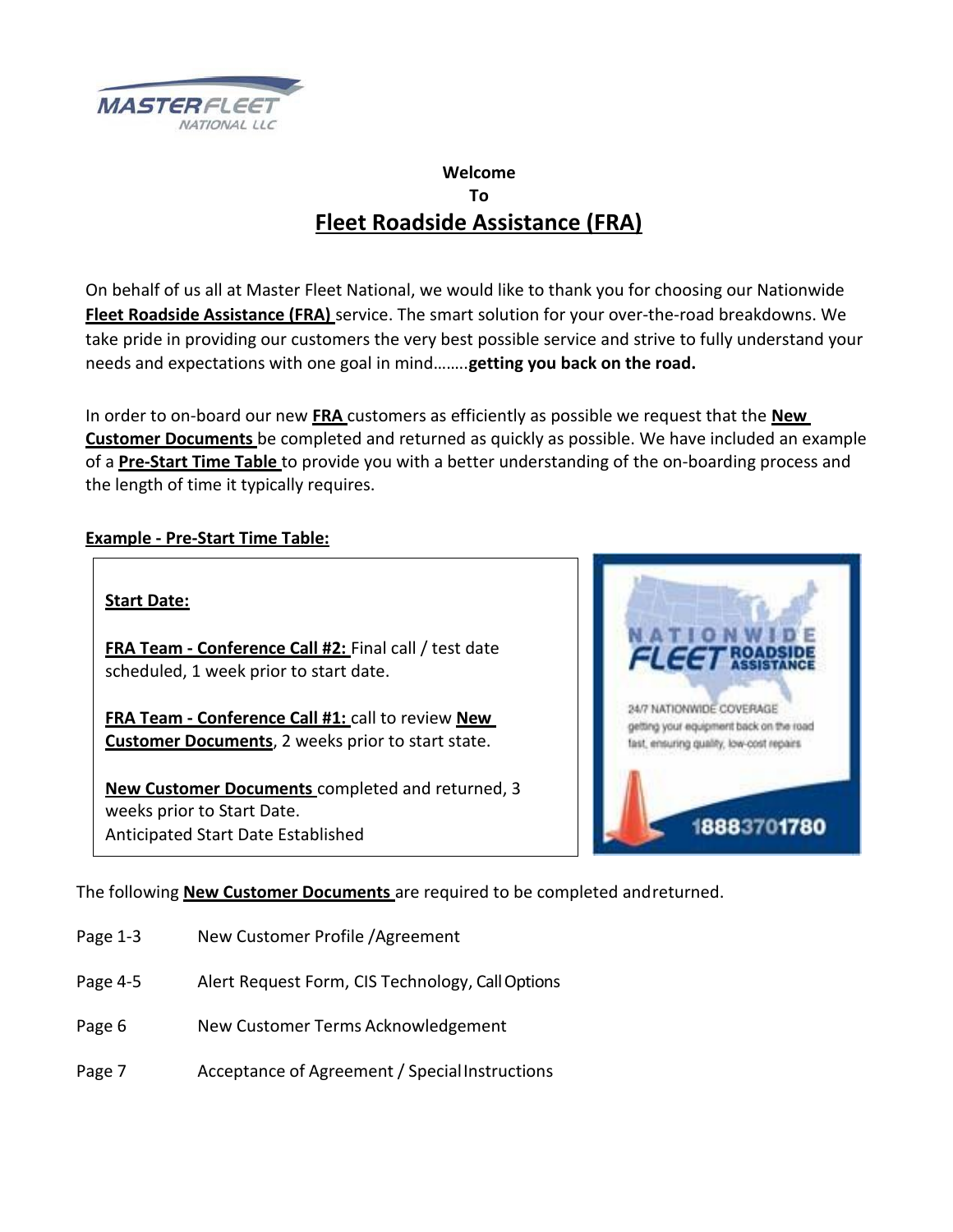

# **New Customer Profile /Agreement**

|                                                                                                                                                                                                                                |  | Company Name: Company Name: Company Name: Company Name: Company Name: Company Name: Company Name: Company Name: Company Name: Company Name: Company Name: Company Name: Company Name: Company Name: Company Name: Company Name |
|--------------------------------------------------------------------------------------------------------------------------------------------------------------------------------------------------------------------------------|--|--------------------------------------------------------------------------------------------------------------------------------------------------------------------------------------------------------------------------------|
| Physical Address: the contract of the contract of the contract of the contract of the contract of the contract of the contract of the contract of the contract of the contract of the contract of the contract of the contract |  |                                                                                                                                                                                                                                |
| Mailing Address: National Accounts of the Contract of the Contract of the Contract of the Contract of the Contract of the Contract of the Contract of the Contract of the Contract of the Contract of the Contract of the Cont |  |                                                                                                                                                                                                                                |
| Billing Address: The Commission of the Commission of the Commission of the Commission of the Commission of the                                                                                                                 |  |                                                                                                                                                                                                                                |
|                                                                                                                                                                                                                                |  |                                                                                                                                                                                                                                |
|                                                                                                                                                                                                                                |  | Fax Number: The Commission of the Commission of the Commission of the Commission of the Commission of the Commission of the Commission of the Commission of the Commission of the Commission of the Commission of the Commissi |
|                                                                                                                                                                                                                                |  | Company Email Address: <u>Company Company Company Company Company Company Company Company Company Company Company</u>                                                                                                          |
|                                                                                                                                                                                                                                |  |                                                                                                                                                                                                                                |
| Point of contact (if 24 hr coverage list POC'S for each shift) and preferred way to contact:                                                                                                                                   |  |                                                                                                                                                                                                                                |
|                                                                                                                                                                                                                                |  | Name Cell # Email: Email: Email: Email: Email: Email: Email: Email: Email: Email: Email: Email: Email: Email: Email: Email: Email: Email: Email: Email: Email: Email: Email: Email: Email: Email: Email: Email: Email: Email:  |
|                                                                                                                                                                                                                                |  | Name Cell # Email: Email: Email: Email: Email: Email: Email: Email: Email: Email: Email: Email: Email: Email: Email: Email: Email: Email: Email: Email: Email: Email: Email: Email: Email: Email: Email: Email: Email: Email:  |
|                                                                                                                                                                                                                                |  | Name Cell # Email: Email: Email: Email: Email: Email: Email: Email: Email: Email: Email: Email: Email: Email: Email: Email: Email: Email: Email: Email: Email: Email: Email: Email: Email: Email: Email: Email: Email: Email:  |
| <b>Accounts Payable contact:</b>                                                                                                                                                                                               |  |                                                                                                                                                                                                                                |
|                                                                                                                                                                                                                                |  |                                                                                                                                                                                                                                |
| <b>Controller or CFO contact:</b>                                                                                                                                                                                              |  |                                                                                                                                                                                                                                |
|                                                                                                                                                                                                                                |  |                                                                                                                                                                                                                                |
|                                                                                                                                                                                                                                |  |                                                                                                                                                                                                                                |
|                                                                                                                                                                                                                                |  |                                                                                                                                                                                                                                |
| What is your average breakdown calls per month (PO's issued) example a series of the series of the series of the series of the series of the series of the series of the series of the series of the series of the series of t |  |                                                                                                                                                                                                                                |
|                                                                                                                                                                                                                                |  | Trailers: Trailers:                                                                                                                                                                                                            |
| Do you have multiple terminals? Yes _______ No ______ NOTE: If YES, please provide a list for our profile.                                                                                                                     |  |                                                                                                                                                                                                                                |
|                                                                                                                                                                                                                                |  |                                                                                                                                                                                                                                |
| Master Fleet's Nationwide Fleet Roadside Assistance (FRA) pricing: \$                                                                                                                                                          |  |                                                                                                                                                                                                                                |
|                                                                                                                                                                                                                                |  | (NOTE: Any service fees assessed for required payment method (ie, Credit Card, ComChek) to vendor are pass through costs to the customer.)                                                                                     |
| <b>NOTE:</b>                                                                                                                                                                                                                   |  |                                                                                                                                                                                                                                |

*Due to the service Master Fleet LLC offers by having up‐front payment to our vendors, we require a 15 day term on all FRA sales transactions. Please refer to the New Customer Terms Acknowledgementletter.*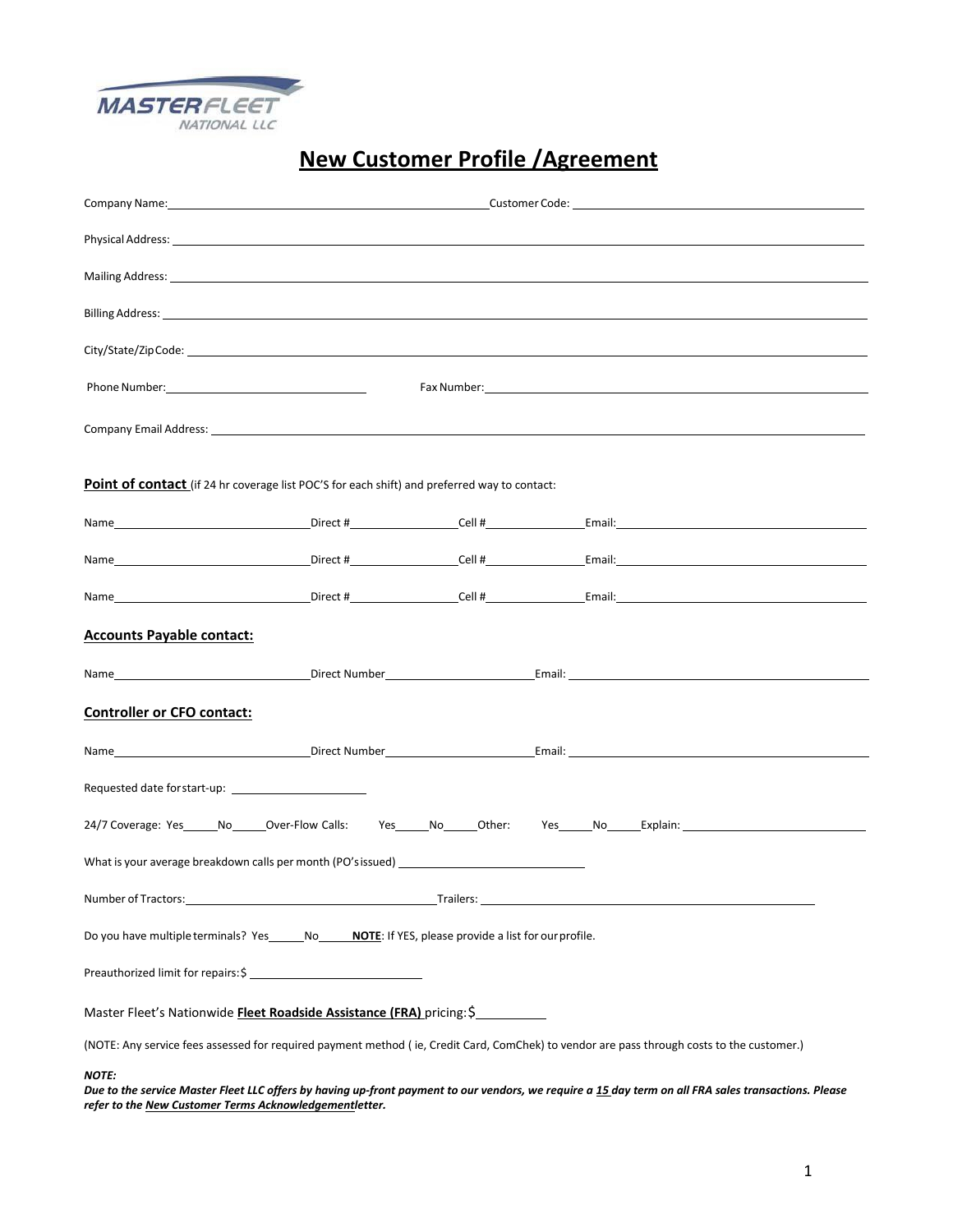

#### **Equipment:**

Please e‐mail equipment list (unit numbers, year, make model, vehicle id numbers) tojasonc@master‐fleet.com

Equipment covered under warranty: Yes \_\_\_\_\_ No \_\_\_\_\_\_\_ (Please Include these units on a separate list ifnecessary)

#### **Types or trailers:**

Dry Van: Reefer: Reefer Unit Make andModel:

Flat Bed: Step Deck: Bulk Tank: Pneumatics: OTHER: Natural Action Step Deck: Natural Action Step Deck: Product

Special circumstances when customer wants to be contacted, towing, accident, etc.: \_\_\_\_\_\_\_\_\_\_\_\_\_\_\_\_

#### **Vendor Information:**

| Preferred Vendors: Yes | <b>No</b> | if yes, have customer email list to jasonc@master-fleet.com |  |
|------------------------|-----------|-------------------------------------------------------------|--|
|------------------------|-----------|-------------------------------------------------------------|--|

| Direct bill vendors: Yes | N <sub>0</sub> |  |  | if yes, have customer email list to jasonc@master-fleet.com |
|--------------------------|----------------|--|--|-------------------------------------------------------------|
|--------------------------|----------------|--|--|-------------------------------------------------------------|

Does customer require Master Fleet to pay all vendor repairs when work iscompleted? Yes \_\_\_\_\_ No\_\_\_\_\_

Does customer provide and require PO numbers on each invoice? Yes \_\_\_\_\_\_ No\_\_\_\_\_

List the process to obtain the POnumber:

#### **Breakdown Communication**

Example of questions we ask at time of breakdown: (Please list any questions/information not listed that you would like us to ask/retrieve)

Drivers Name‐ Cell Number‐ Load Number‐ Load Weight ‐ Is unit drivable‐ Tractor associated with trailer‐ Tire size (If tire breakdown)

List here: \_\_\_\_\_\_\_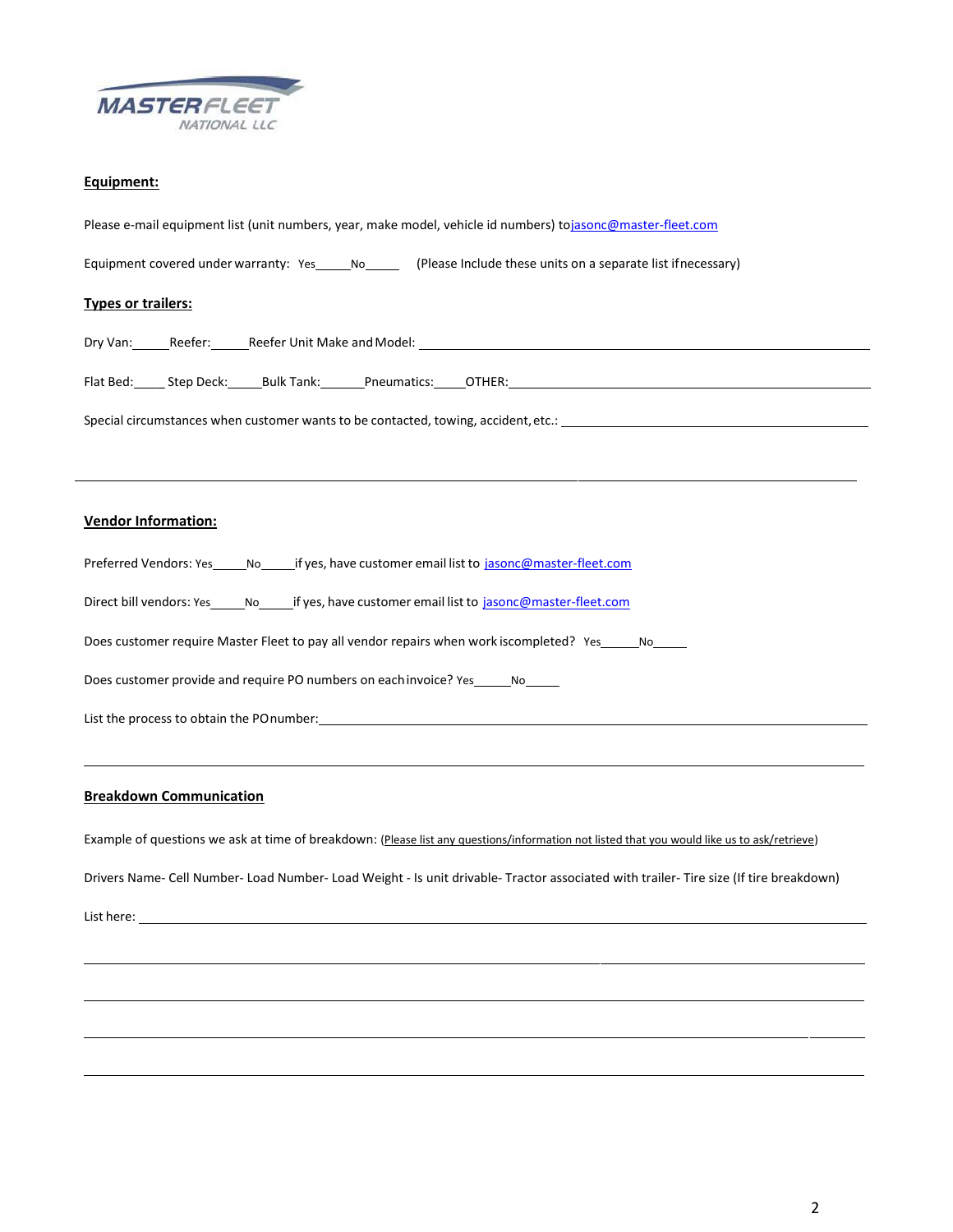

## **National Tire Accounts:**

| Goodyear:                                                                                                                                                                                                                                     |                                          |  |
|-----------------------------------------------------------------------------------------------------------------------------------------------------------------------------------------------------------------------------------------------|------------------------------------------|--|
| Steer Tire: 1st choice: 150 million control of the state of the state of the state of the state of the state o                                                                                                                                |                                          |  |
|                                                                                                                                                                                                                                               | 2 <sup>nd</sup> Choice <u>experience</u> |  |
|                                                                                                                                                                                                                                               |                                          |  |
| <b>Bridgestone/Bandag:</b>                                                                                                                                                                                                                    | Account Number: ________________________ |  |
|                                                                                                                                                                                                                                               |                                          |  |
| Drive Tire: 1 <sup>st</sup> choice: <u>contained</u> and contained a series of the contact of the contact of the contact of the contact of the contact of the contact of the contact of the contact of the contact of the contact of the cont | 2 <sup>nd</sup> Choice <u>experience</u> |  |
|                                                                                                                                                                                                                                               | 2 <sup>nd</sup> Choice <u>experience</u> |  |
| Michelin:                                                                                                                                                                                                                                     |                                          |  |
|                                                                                                                                                                                                                                               |                                          |  |
| Drive Tire: 1 <sup>st</sup> choice: Noted that the set of the set of the set of the set of the set of the set of the set of the set of the set of the set of the set of the set of the set of the set of the set of the set of the set o      |                                          |  |
|                                                                                                                                                                                                                                               |                                          |  |
| Yokohama:                                                                                                                                                                                                                                     |                                          |  |
| Steer Tire: 1 <sup>st</sup> choice: <u>contained</u> and contained a state of the state of the state of the state of the state of the state of the state of the state of the state of the state of the state of the state of the state of the |                                          |  |
|                                                                                                                                                                                                                                               |                                          |  |
|                                                                                                                                                                                                                                               |                                          |  |
| Other:                                                                                                                                                                                                                                        |                                          |  |
|                                                                                                                                                                                                                                               |                                          |  |
|                                                                                                                                                                                                                                               |                                          |  |
|                                                                                                                                                                                                                                               |                                          |  |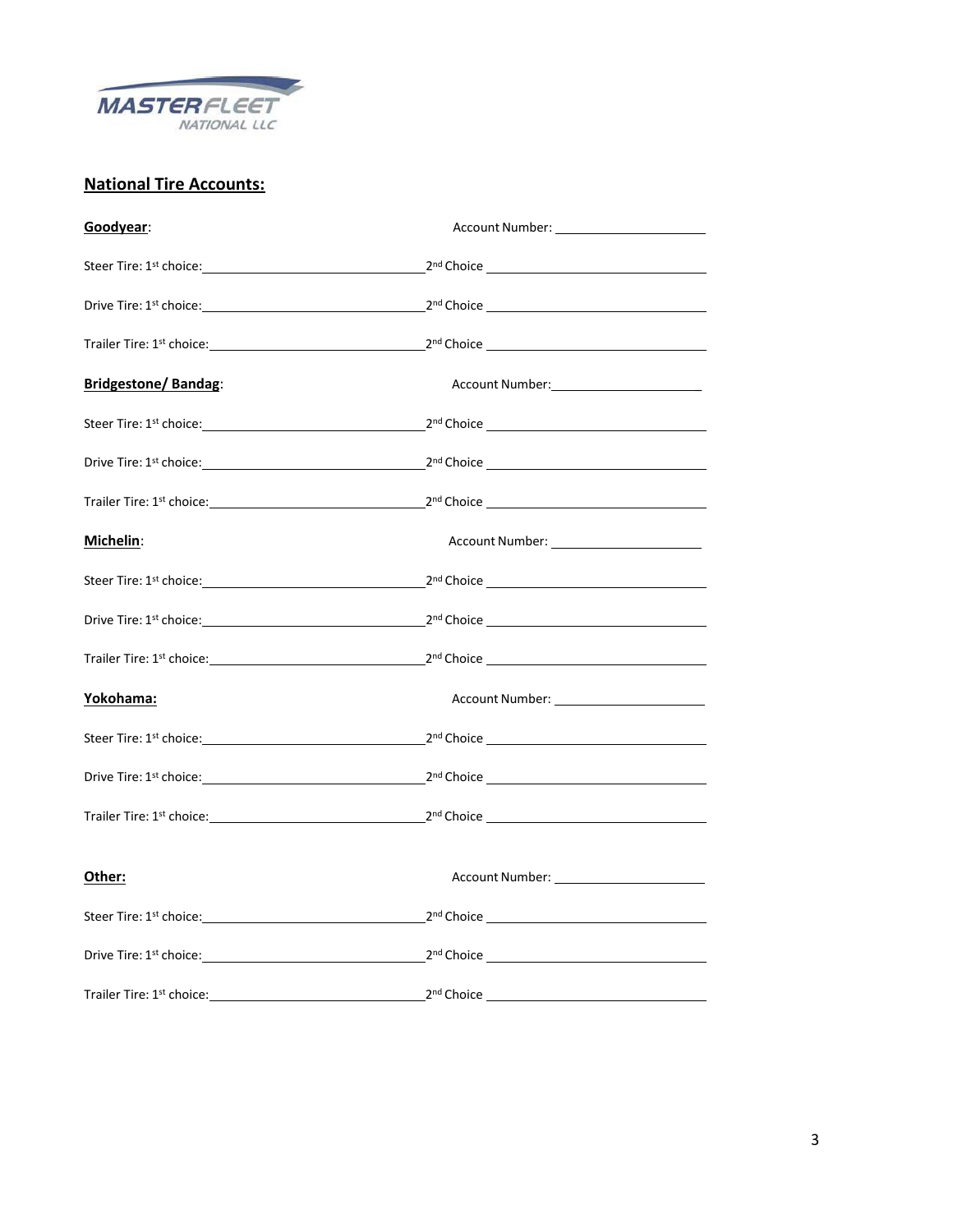

# **Alert Request Form**

*Distribution emails are preferred if multiple email accounts are requested by customer.*

## **Breakdown Alerts**

| Full Name: 1988                                                                                                                                                                                                                |       |       |  |
|--------------------------------------------------------------------------------------------------------------------------------------------------------------------------------------------------------------------------------|-------|-------|--|
| Last                                                                                                                                                                                                                           | First | Email |  |
| Full Name: 1988                                                                                                                                                                                                                |       |       |  |
| Last                                                                                                                                                                                                                           | First | Email |  |
| <b>Invoicing Alerts</b>                                                                                                                                                                                                        |       |       |  |
| Full Name: 1988 Contract Contract Contract Contract Contract Contract Contract Contract Contract Contract Contract Contract Contract Contract Contract Contract Contract Contract Contract Contract Contract Contract Contract |       |       |  |
| Last                                                                                                                                                                                                                           | First | Email |  |
| Full Name: 1999                                                                                                                                                                                                                |       |       |  |
| Last                                                                                                                                                                                                                           | First | Email |  |
| <b>PO Alerts</b>                                                                                                                                                                                                               |       |       |  |
| Full Name: Name<br><u> 1980 - Jan Barat, mars and participate</u>                                                                                                                                                              |       |       |  |
| Last                                                                                                                                                                                                                           | First | Email |  |
| Full Name:                                                                                                                                                                                                                     |       |       |  |
| Last                                                                                                                                                                                                                           | First | Email |  |
| <b>Monthly Reports</b>                                                                                                                                                                                                         |       |       |  |
| Full Name:                                                                                                                                                                                                                     |       |       |  |
| Last                                                                                                                                                                                                                           | First | Email |  |
| Full Name:                                                                                                                                                                                                                     |       |       |  |
| Last                                                                                                                                                                                                                           | First | Email |  |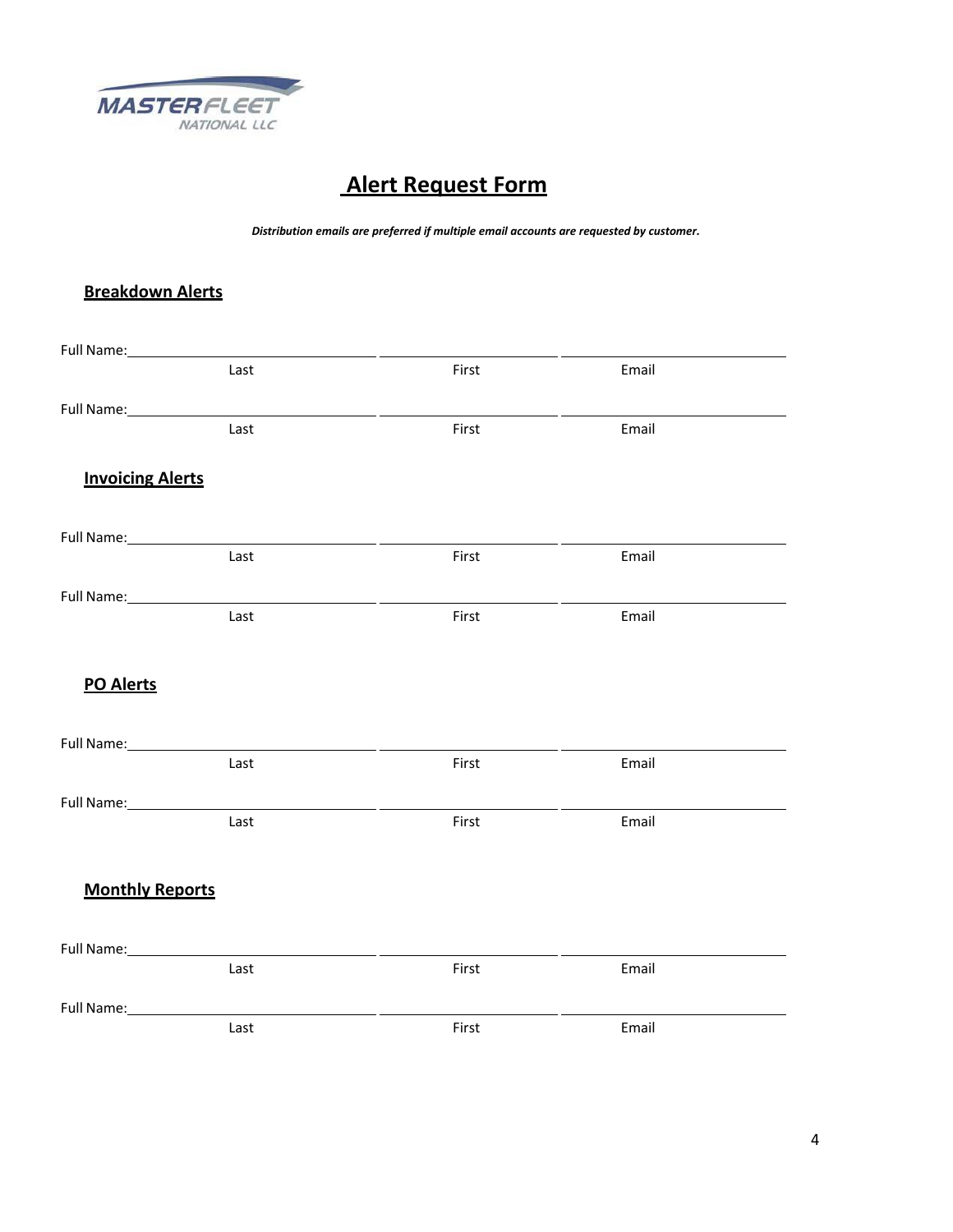

# **Customer Information System (CIS) Technology**

In order to access the **CIS** (Customer Information Systems) portal you will be provided with a username and password. This information will be emailed to the main point of contact for this account.

#### **Disclaimer:**

Master Fleet's standard TMT invoice integration is an XML based file that is fully compatible with TMW Systems import tool. Master Fleet will provide such file within 24 hours of invoices being closed. Customer is responsible with importing such file into their system. A sample file can be provided to be certain your system will be compatible.

Any type of custom integration will require direct contact between Master Fleet's IT Department and customer to provide moredetailedinformation.

Meter Reading integration is required if using Master Fleets PM Scheduling Program.

## **Call Options**

### **Option #1:**

Customer driver or dispatch calls into the Master Fleet National toll free number, **1‐888‐370‐1780**

Cost: \$ No charge

## **Option #2:**

Customer can choose to purchase a personalized answering program. This program includes either a Land Line or Toll free number. It also offers you the ability to submit your dialogue for our technicians to use when answering your calls. Example: *Thank you for calling* **Customer name** *breakdown service, how may we help you today?*

Cost: \$1.00 per call (this will be added to your rate)

Note: Due to the phone carrier's limitation, this offer is only good for accounts with a (100) or more call volume per month.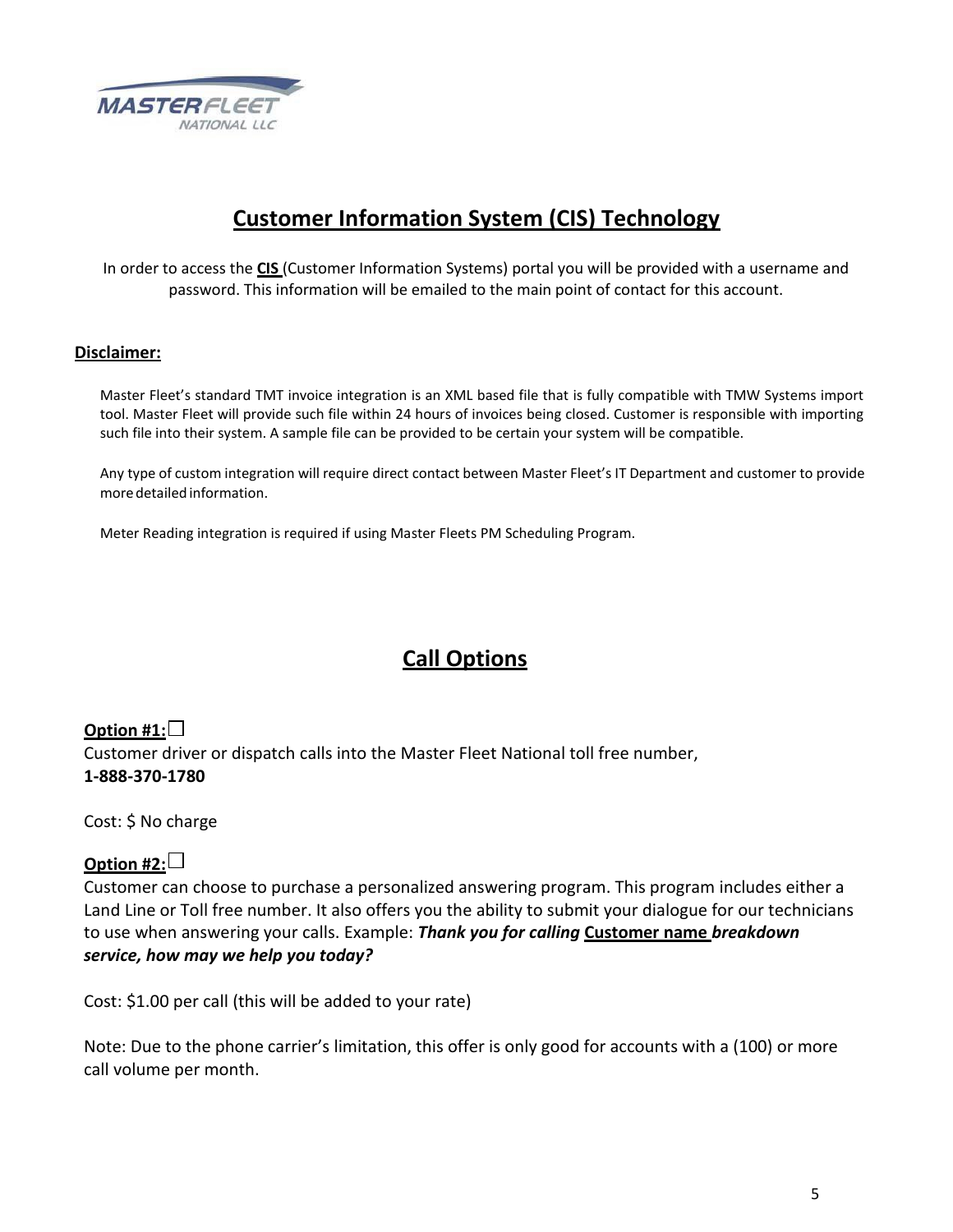

# **New Customer Terms Acknowledgement**

Company Name:

Dear Financial Officer:

On behalf of everyone at Master Fleet National, we would like to thank you for choosing to do business withus and welcome you as a new customer. We take pride in providing our customers the best possible service.

At this time, we want to make you familiar with our payment terms for our Fleet Roadside Assistance (FRA) division. Due to the nature of our business model with FRA paying for repairs up front, payment is due in Net 15 days from our invoice date. Overall average days to pay must remain reasonably close to the Net 15 days to keep your current pricing level. If actual payment terms exceed Net 15 days over an extended period of time, this could lead to an incremental price increase based on days to paycalculations.

We will need signed acceptance by your Financial Officer agreeing to our terms. This is mandatory before we can set you up as a customer.

(Authorized Financial Officer) (Date)

If you have any questions, please feel free to contact me during our business hours of 7:00am and 4:00pm at 920-347-1832 or via email at gyates@master-fleet.com. Thank you for choosing Master Fleet National. We look forward to working with you.

Kind Regards,

Gineene Yates Accounting